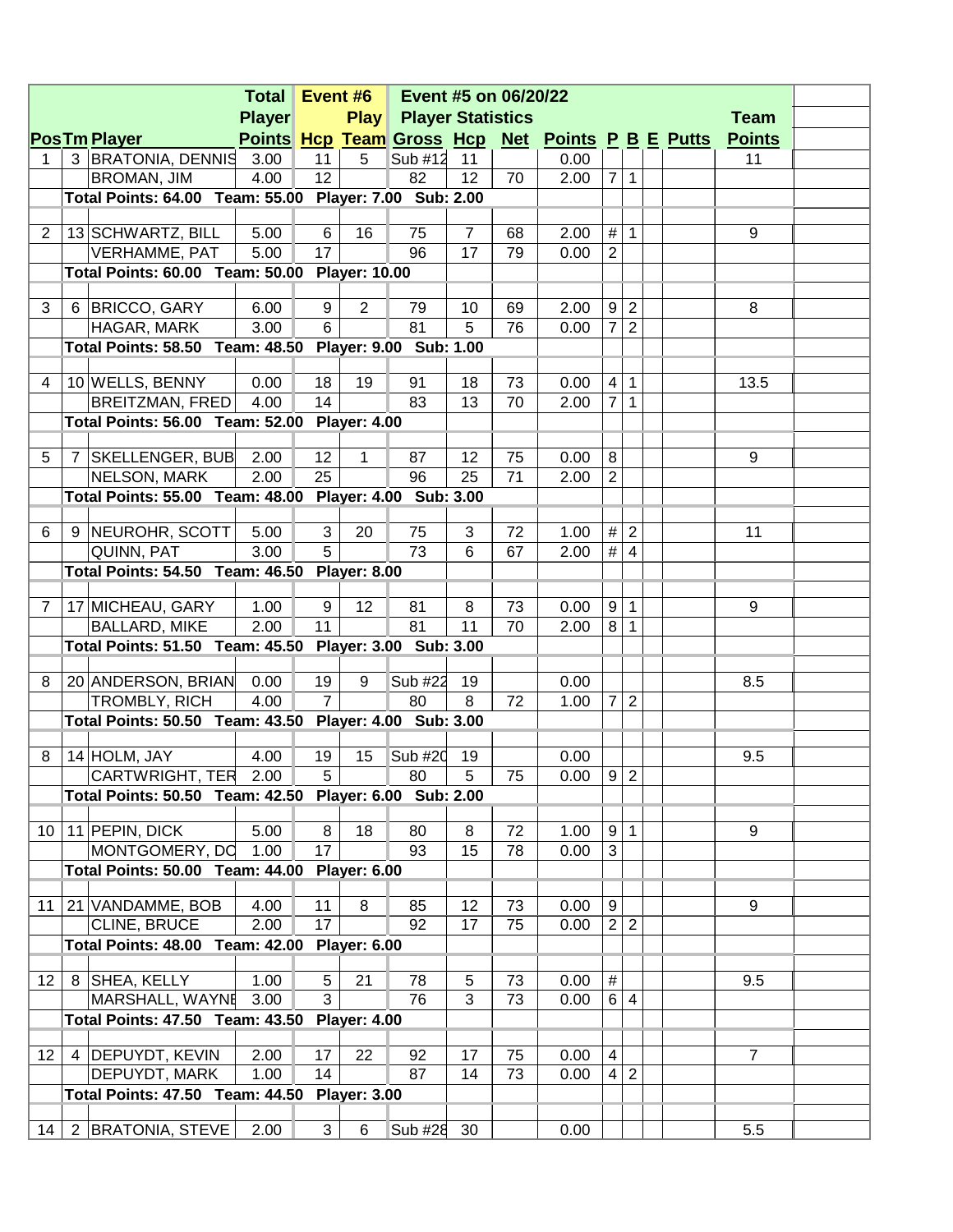|                            | <b>BROCK, DAVE</b>                                     | 0.00 | 24               |                | 99                 | 24             | 75 | 0.00 | $\overline{4}$   |                |                |
|----------------------------|--------------------------------------------------------|------|------------------|----------------|--------------------|----------------|----|------|------------------|----------------|----------------|
|                            | Total Points: 46.50 Team: 44.50 Player: 2.00           |      |                  |                |                    |                |    |      |                  |                |                |
|                            |                                                        |      |                  |                |                    |                |    |      |                  |                |                |
|                            | 14   12   BIZEAU, NEIL                                 | 0.00 | 16               | 17             | 88                 | 14             | 74 | 0.00 | $5\phantom{.0}$  | $\mathbf{1}$   | 9.5            |
|                            | <b>STOCK, VIC</b>                                      | 0.00 | 14               |                | 87                 | 12             | 75 | 0.00 | $\overline{5}$   | $\mathbf{1}$   |                |
|                            | <b>Total Points: 46.50 Team: 46.50</b>                 |      |                  |                |                    |                |    |      |                  |                |                |
|                            |                                                        |      |                  |                |                    |                |    |      |                  |                |                |
| 14                         | 1 CRETEN, CHARLIE                                      | 6.00 | 9                | $\overline{7}$ | 75                 | 10             | 65 | 2.00 | $\#$             |                | 10             |
|                            | GEREAU, GUY                                            | 0.00 | 17 <sup>17</sup> |                | 89                 | 15             | 74 | 0.00 | $\overline{7}$   |                |                |
|                            | Total Points: 46.50 Team: 40.50 Player: 6.00           |      |                  |                |                    |                |    |      |                  |                |                |
|                            |                                                        |      |                  |                |                    |                |    |      |                  |                |                |
|                            | 17   15   PARIS, RANDY                                 | 2.00 | 11               | 14             | 82                 | 11             | 71 | 2.00 | $\mathsf g$      | $\mathbf{1}$   | 9              |
|                            | NEGRINILI, DAN                                         | 1.00 | 15               |                | 86                 | 14             | 72 | 1.00 | $\overline{5}$   | $\mathbf{1}$   |                |
|                            | Total Points: 45.00 Team: 42.00 Player: 3.00           |      |                  |                |                    |                |    |      |                  |                |                |
|                            |                                                        |      |                  |                |                    |                |    |      |                  |                |                |
|                            | 18 22 EBBESEN, JERRY                                   | 4.00 | 18               | $\overline{4}$ | 89                 | 18             | 71 | 2.00 | 3                |                | 8.5            |
|                            | MILESKI, BILL                                          | 0.00 | 17 <sup>17</sup> |                | 89                 | 16             | 73 | 0.00 | $6\phantom{1}$   |                |                |
|                            | Total Points: 44.50 Team: 40.50 Player: 4.00           |      |                  |                |                    |                |    |      |                  |                |                |
|                            |                                                        |      |                  |                |                    |                |    |      |                  |                |                |
|                            | 19   16   CLOUSE, KIM                                  | 1.00 | 8                | 13             | 85                 | 6              | 79 | 0.00 | $\boldsymbol{9}$ |                | 8.5            |
|                            | MORRISON, DAVE                                         | 0.00 | 22               |                | 99                 | 20             | 79 | 0.00 | $\mathbf{1}$     |                |                |
|                            | Total Points: 42.00 Team: 41.00 Player: 1.00           |      |                  |                |                    |                |    |      |                  |                |                |
|                            |                                                        |      |                  |                |                    |                |    |      |                  |                |                |
| 20                         | 5 COULLIARD, DWAY                                      | 1.00 | 12 <sup>°</sup>  | 3              | 84                 | 12             | 72 | 1.00 | 8                |                | 12.5           |
|                            | COULLIARD, LARRY                                       | 0.00 | 23               |                | Sub #24            | 23             |    | 0.00 |                  |                |                |
|                            | Total Points: 41.00 Team: 36.00 Player: 1.00 Sub: 4.00 |      |                  |                |                    |                |    |      |                  |                |                |
|                            |                                                        |      |                  |                |                    |                |    |      |                  |                |                |
| 21                         | 18 CHOUNAIRD, DON                                      | 1.00 | 13 <sup>1</sup>  | 11             | $\textsf{Sub}$ #10 | 13             |    | 0.00 |                  |                | 4.5            |
|                            | CHOUNAIRD, RON                                         | 0.00 | 25               |                | Sub #25            | 25             |    | 0.00 |                  |                |                |
|                            | Total Points: 40.50 Team: 39.50 Player: 1.00           |      |                  |                |                    |                |    |      |                  |                |                |
|                            |                                                        |      |                  |                |                    |                |    |      |                  |                | $\overline{7}$ |
|                            | 22 19 WARREN, BILL                                     | 0.00 | 28<br>16         | 10             | $Sub$ #26          | 28             |    | 0.00 |                  |                |                |
|                            | <b>GRAHAM, STEVE</b>                                   | 2.00 |                  |                | 89                 | 16             | 73 | 0.00 | $\overline{4}$   | $\overline{1}$ |                |
|                            | Total Points: 38.00 Team: 36.00 Player: 2.00           |      |                  |                |                    |                |    |      |                  |                |                |
|                            |                                                        |      |                  |                |                    |                |    |      |                  |                |                |
|                            | <b>Substitutes</b>                                     |      |                  |                |                    |                |    |      |                  |                |                |
|                            | Sub6 HONGISTO, DALE                                    | 0.00 | 5 <sup>1</sup>   |                |                    | $\overline{5}$ |    | 0.00 |                  |                |                |
| $\overline{\textsf{Sub7}}$ | HOLM, JODY                                             | 0.00 | 8                |                |                    | 8              |    | 0.00 |                  |                |                |
| Sub <sub>8</sub>           | FOLCIK, GENE                                           | 0.00 | 11               |                |                    | 11             |    | 0.00 |                  |                |                |
| Sub9                       | <b>CARTWRIGHT, TER</b>                                 | 0.00 | 6                |                |                    | $\,6\,$        |    | 0.00 |                  |                |                |
| Sub10                      | CARTWRIGHT, MAF                                        | 0.00 | 14               |                | 95                 | 12             | 83 | 0.00 | $\mathbf 1$      |                | On team 18     |
| Sub11                      | CARLSON, TROY                                          | 0.00 | 4                |                |                    | 4              |    | 0.00 |                  |                |                |
| Sub <sub>12</sub>          | <b>BRATONIA, JEFF</b>                                  | 2.00 | $\overline{7}$   |                | 77                 | $\overline{7}$ | 70 | 2.00 | $\overline{7}$   | $\mathfrak{B}$ | On team 3      |
| Sub <sub>13</sub>          | ERRKKLA, BRIAN                                         | 2.00 | 12               |                |                    | 12             |    | 0.00 |                  |                |                |
| Sub14                      | OZIMKOWSKI, DEN                                        | 0.00 | 21               |                |                    | 21             |    | 0.00 |                  |                |                |
| Sub <sub>15</sub>          | PETERSON, MUD                                          | 0.00 | 14               |                |                    | 14             |    | 0.00 |                  |                |                |
| Sub <sub>16</sub>          | Richards, Buzz                                         | 1.00 | 6                |                |                    | 6              |    | 0.00 |                  |                |                |
| Sub17                      | <b>WEBBER, MARK</b>                                    | 1.00 | 7                |                |                    | $\overline{7}$ |    | 0.00 |                  |                |                |
| Sub <sub>18</sub>          | <b>GILLIS, MIKE</b>                                    | 0.00 | $\overline{2}$   |                |                    | $\overline{2}$ |    | 0.00 |                  |                |                |
| Sub19                      | <b>GILLIS, MIKE</b>                                    | 0.00 | 10               |                |                    | 10             |    | 0.00 |                  |                |                |
| Sub <sub>20</sub>          | KALLIO, MARTY                                          | 2.00 | 13               |                | 85                 | 12             | 73 | 0.00 |                  | $8 \mid 1$     | On team 14     |
| Sub <sub>21</sub>          | <b>BRICCO, DOC</b>                                     | 3.00 | 14               |                |                    | 14             |    | 0.00 |                  |                |                |
| Sub <sub>22</sub>          | MCLAUGHLIN, TOM                                        | 3.00 | 10 <sup>°</sup>  |                | 82                 | 10             | 72 | 1.00 | $\#$             |                | On team 20     |
| Sub <sub>23</sub>          | RICHARDS, BUZZ                                         | 0.00 | $\overline{2}$   |                |                    | $\overline{2}$ |    | 0.00 |                  |                |                |
| Sub <sub>24</sub>          | <b>WINDBERG, DAVE</b>                                  | 4.00 | $\overline{7}$   |                | 78                 | $\overline{7}$ | 71 | 2.00 | $\#$             | $\overline{1}$ | On team 5      |
|                            |                                                        |      |                  |                |                    |                |    |      |                  |                |                |